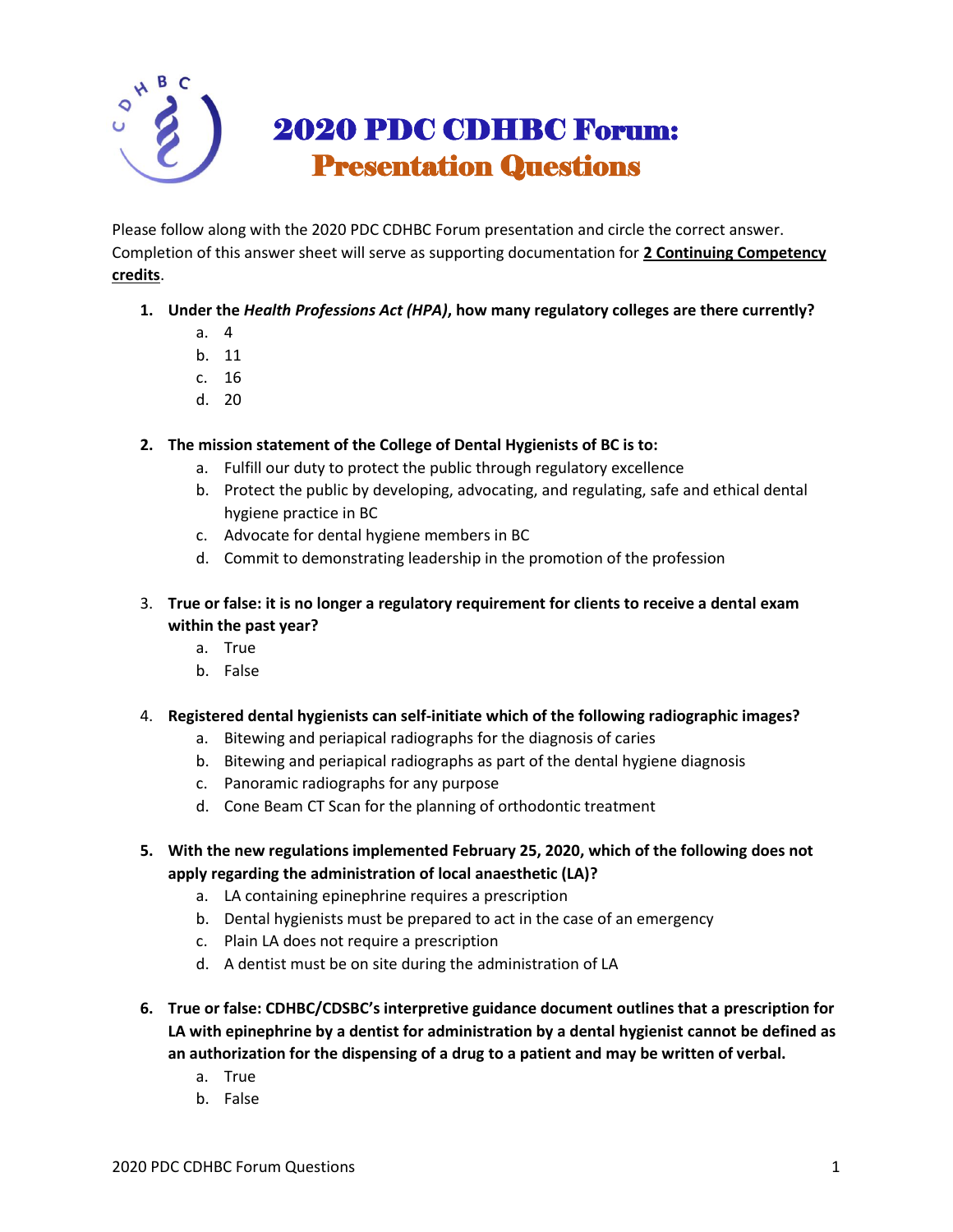- **7. Which of the following registration categories permits registrants to own and operate a private dental hygiene practice?**
	- a. Conditional
	- b. Registered Dental Hygienist
	- c. Dental Hygiene Practitioner
	- d. 365-Day Rule Exempt
- **8. True or false: all registrants will need to provide proof of current CPR-BLS certification during the 2021 registration renewal period.**
	- a. True
	- b. False
- **9. New Practice Standard #9 relating to radiography limits and conditions outlines that a registered dental hygienist:**
	- a. Assesses the need for and only exposes bitewing and periapical radiographs for the explicit purpose of DH diagnosis, treatment planning and care
	- b. Refers any radiographic findings beyond the DH scope of practice to an appropriate health professional or specialist
	- c. Collaborates and consults with other health professionals whenever possible to reduce unnecessary radiographic exposure
	- d. Completes all the above
- **10. True of false: the movement from the term "independent DH practice" to "private DH practice" was adopted to align with many other health practices. This term better reflects the collaborative nature of dental hygiene practice and moves away from the inference that dental hygienists practice in a 'silo'.**
	- a. True
	- b. False
- **11. As the owner and operator of a private dental hygiene practice, a Dental Hygiene Practitioner (DHP) can do the following:**
	- a. Sell the business to a registered dental hygienist
	- b. Perform permanent restorative treatment
	- c. Employ registered dental hygienists and other health professionals
	- d. Deny care based on insurance coverage
- **12. Part 2 of the Cayton Report considers changes to the** *HPA* **as well as the health regulatory system overall. The** *Modernizing the provincial health profession regulatory framework: A paper for consultation* **was released by the BC government in November of 2019. Which of the following is not part of the consultation paper recommendations?**
	- a. Improved governance
	- b. Reduction of the number of Colleges
	- c. New oversight body
	- d. Removal of complaints process